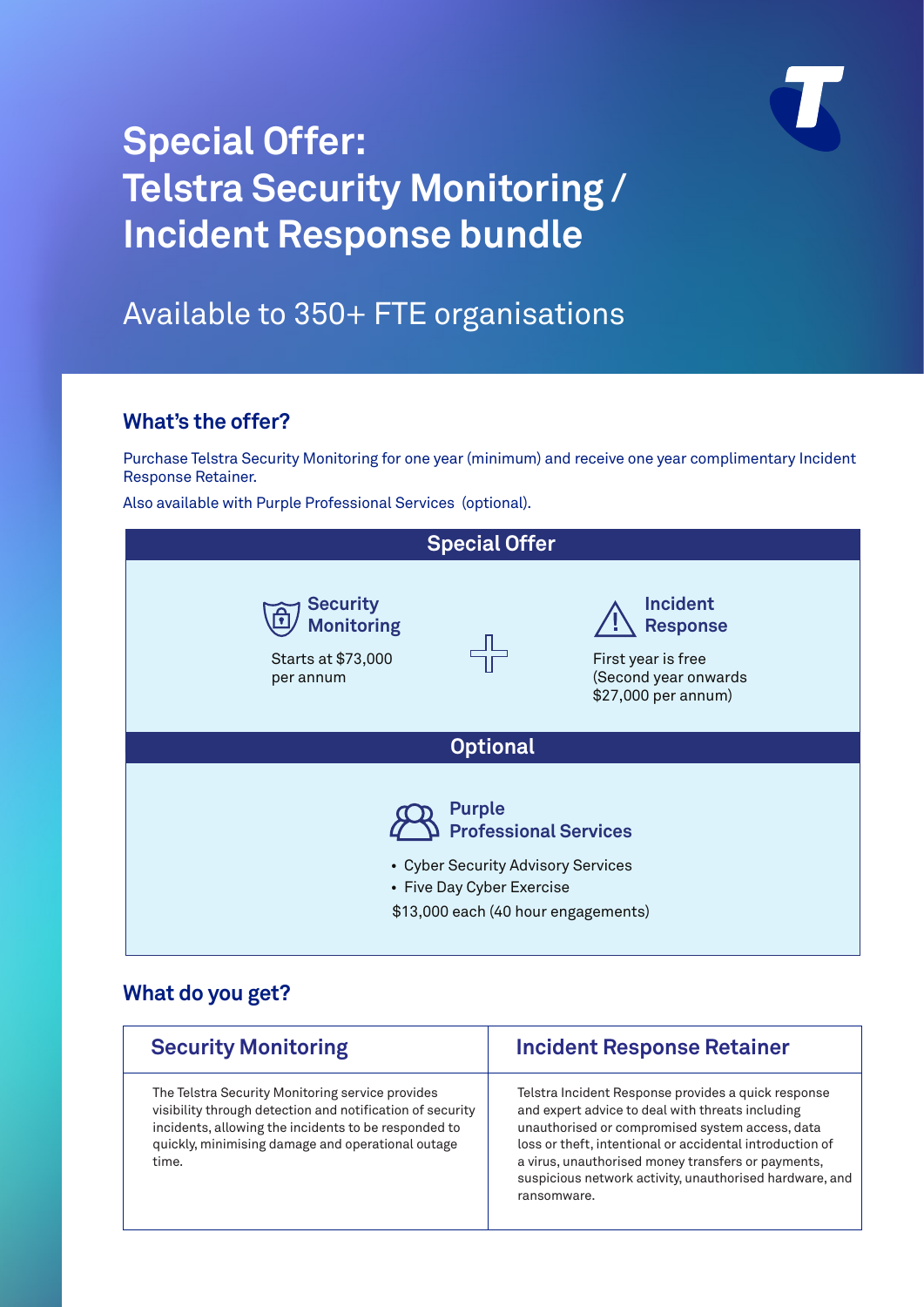# **Limited time offer**

### **24/7 Proactive Security for your Business**

Minimise business disruption from common cyber security incidents including:

- Denial of service attacks
- User account brute force attack
- Malware accessing malicious websites
- Ransomware outbreaks
- Risky internal & external user behaviour
- Validation ensuring devices with vulnerabilities are not compromised

In addition to advanced security incidents:

- Behaviour detection that appears unusual or anomalous
- Slow exfiltration of sensitive data to malicious destinations
- Suspicious time / location accesses pointing to stolen credentials

Importantly, this service is open to any organisation regardless of whether they are an existing Telstra customer or not.

#### **Things to Know**

- Offer is available from 1 July 2020 30 June 2021. The contract to which the offer is applied must be signed within this period.
- Customers that take up Telstra Security Monitoring for one year (minimum) receive one year complimentary Incident Response Retainer. The financial benefit to the customer is approx. \$27,000 in the first year.
- If the customer wishes to continue with Incident Response after the first year the standard price applies.
- Telstra Purple Professional Services are available at an additional cost based on customer requirements.

### **Eligibility**

- Offer is not available for contract extensions.
- Security Monitoring contract must be 1 year (minimum).
- Available to Domestic Australian customers only with 350+ FTE.
- The customer can leverage TIF funds for this offer.
- The offer must be transacted directly (not available via indirect or partner channel).
- If the customer cancels the Security Monitoring contract mid-term, the Incident Response retainer is also discontinued at this point. Early contract termination results in a one-off charge of the annual Incident Response value in addition to whatever the OCT states.
- Beyond the initial 12 months, both the Incident Response and Security Monitoring services will continue as a monthly charge, unless the service is cancelled by the customer.
- If the Incident Response retainer is unused it is not rolled into Telstra Purple Professional Services hours.
- Please refer to the Application Form and Our Customer Terms for more details.